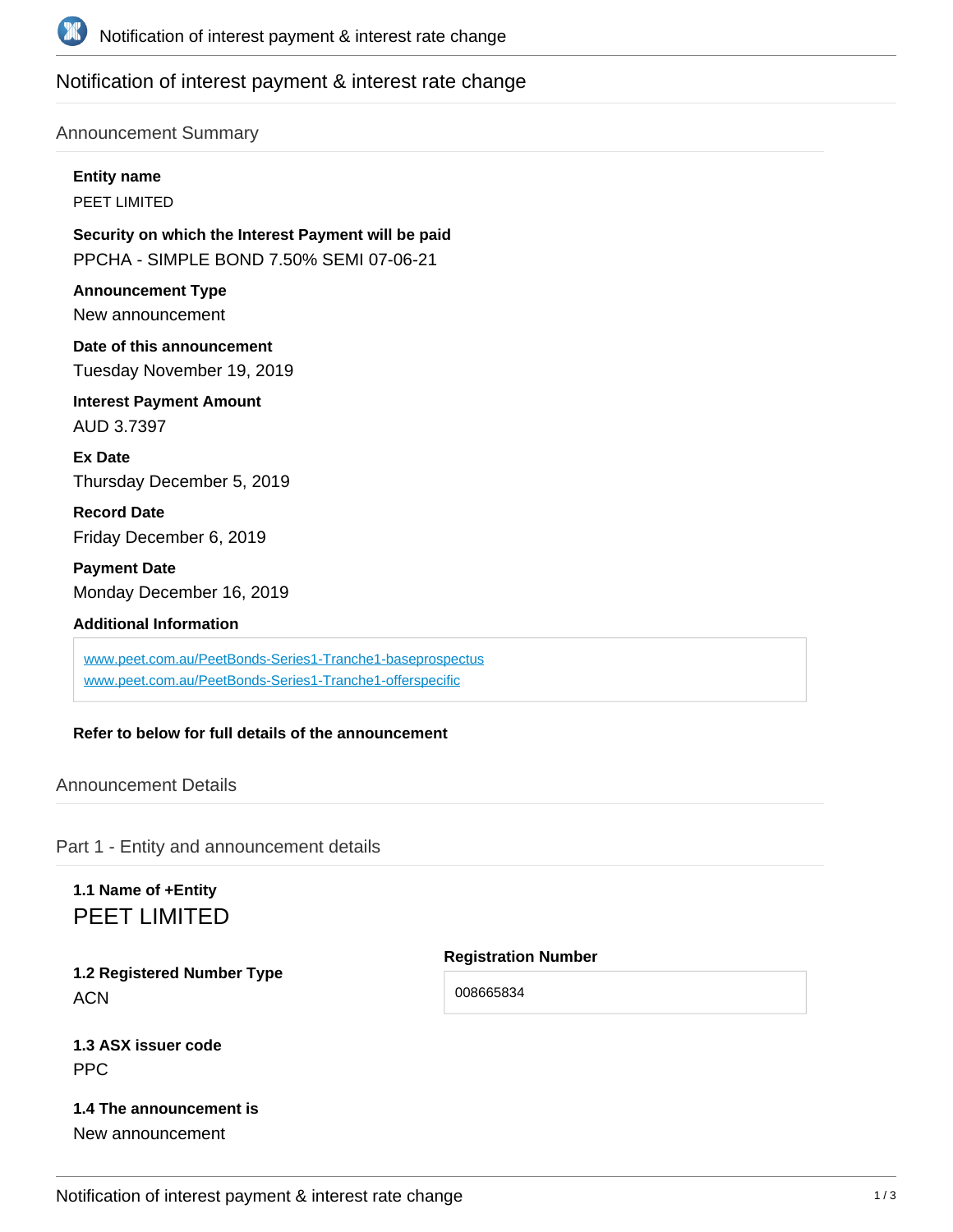

**1.5 Date of this announcement** Tuesday November 19, 2019

**1.6 ASX +Security Code for Interest Payment** PPCHA

**ASX +Security Description** SIMPLE BOND 7.50% SEMI 07-06-21

Part 2A - Interest period dates and interest payment details

# **Interest Rate Calendar Type**

Rule 7(2), 7 calendar day

| 2A.1 Payment date                                              | 2A.2 + Record Date                                                                         |
|----------------------------------------------------------------|--------------------------------------------------------------------------------------------|
| Monday December 16, 2019                                       | Friday December 6, 2019                                                                    |
| 2A.3 Ex-Date<br>Thursday December 5, 2019                      | 2A.4 First day of payment period<br>Monday June 17, 2019                                   |
| 2A.5 Last day of payment period<br>Sunday December 15, 2019    | 2A.6 Number of days in the payment period<br>182                                           |
| 2A.7 Interest rate expressed as a per annum rate<br>7.500000 % | 2A.8 Interest rate pro-rated for the number of<br>days in the payment period<br>3.739700 % |

**2A.9 Currency in which the interest payment is made ("primary currency")** AUD - Australian Dollar

**2A.10 Interest payment amount per +security** AUD 3.73970000

#### **2A.10(i) Comment on how the interest payment amount per security is calculated**

In accordance with the Trust Deed, this Interest Period is from (and including) the preceding Interest Payment Date (17/06/2019) to (but excluding) the current Interest Payment Date, as adjusted by the Following Business Day Convention (15/12/2019). The calculation of the interest payment amount per security is therefore = Interest Rate x Face Value x Day Count Fraction; which is represented numerically as = 7.5% x \$100 x (182 days / 365 days) =\$3.7397 per security.

#### **2A.11 Are any of the below approvals required for the interest payment before business day 0 of the timetable?**

- **•** Security holder approval
- **Court approval**
- **Lodgement of court order with +ASIC**
- **ACCC approval**
- **FIRB approval**
- **Another approval/condition external to the entity required before business day 0 of the timetable for the interest payment.**

No